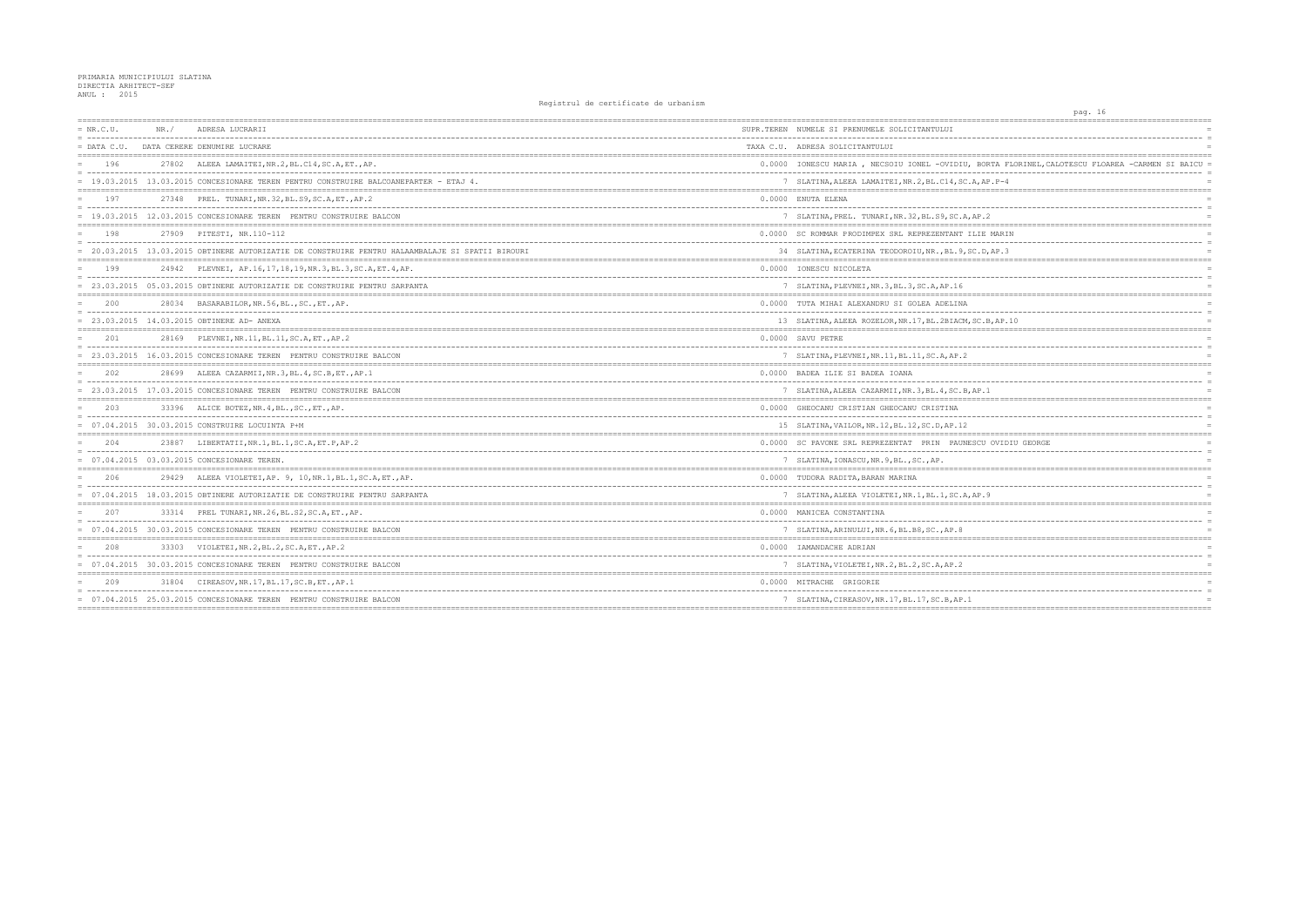| $= NR.C.U.$   | NR. / | ADRESA LUCRARII                                                            | SUPR.TEREN NUMELE SI PRENUMELE SOLICITANTULUI          |
|---------------|-------|----------------------------------------------------------------------------|--------------------------------------------------------|
| $=$ DATA C.U. |       | DATA CERERE DENUMIRE LUCRARE                                               | TAXA C.U. ADRESA SOLICITANTULUI                        |
| 210           |       | 31814 B-DUL A.I. CUZA, NR. 29, BL. S15, SC. D, ET. 4, AP. 11               | 0.0000 SPINU CONSTANTIN, CONSTANTINESCU GHEORGHE.      |
|               |       | = 07.04.2015 25.03.2015 OBTINERE AUTORIZATIE DE CONSTRUIRE PENTRU SARPANTA | 10 SLATINA, B-DUL A.I. CUZA, NR.29, BL.S15, SC.D.      |
| 211           | 30773 | ARTILERIA, NR. 4, BL. 2, SC. B, ET., AP. 2                                 | 0.0000 DRAGUT MARIN                                    |
|               |       | $= 07.04.2015$ 23.03.2015 OBTINERE AC- CONSTRUIRE BALCON                   | 7 SLATINA, ARTILERIEI, NR. 4, BL. 2, SC. B, AP. 2      |
| 212           |       | 33560 CIREASOV, NR. 11, BL. 17, SC. A, ET., AP. 2                          | 0.0000 IONESCU CRISTIAN VIOREL                         |
|               |       | 07.04.2015 30.03.2015 OBTINERE AC- CONSTRUIRE BALCON                       | 7 SLATINA, CIREASOV, NR. 11, BL. 17, SC. A, AP. 2      |
| 213           |       | 33601 B-DUL A.I. CUZA, NR. 11A, BL. FB15, SC. B, ET. 2, AP.                | 0.0000 USURELU SMARANDA                                |
|               |       | 07.04.2015 30.03.2015 CONCESIONARE TEREN PENTRU CONSTRUIRE BALCON          | 7 SLATINA, B-DUL A.I. CUZA, NR. 11A, BL. FB15, SC. 1   |
| 214           |       | 33557 CIREASOV, NR. 11, BL. 17, SC. A, ET., AP. 1                          | 0.0000 CISMARU MARIA                                   |
|               |       | 07.04.2015 30.03.2015 OBTINERE AC- CONSTRUIRE BALCON                       | 7 SLATINA, CIREASOV, NR. 11, BL. 17, SC. A, AP. 1      |
| 215           |       | 33041 ZMEUREI, NR. 5, BL. 8A, SC. B, ET., AP. 1                            | 0.0000 PETRE CONSTANTINA                               |
|               |       | = 07.04.2015 27.03.2015 OBTINERE AC- BOXA                                  | 7 OLT, BREBENI, , NR., BL., SC., AP.                   |
| 216           |       | 30144 ELENA DOAMNA, AP. 9, 10, NR. 9, BL. 9, SC. A, ET. 4, AP.             | 0.0000 CALIN IULIAN ALIN, OPRIS LEONIDA                |
|               |       | = 07.04.2015 20.03.2015 OBTINERE AUTORIZATIE DE CONSTRUIRE PENTRU SARPANTA | 7 VALEA MARE, UNIRII, NR. 117, BL., SC., AP.           |
| 217           |       | 30130 CUZA VODA, AP.16,17,18,19,NR.25,BL.25,SC.A,ET.4,AP.                  | 0.0000 MATEI MARIA, ODAGIU LUCIAN-MARIAN, STEFAN       |
|               |       | 07.04.2015 20.03.2015 OBTINERE AUTORIZATIE DE CONSTRUIRE PENTRU SARPANTA   | 7 SLATINA, CUZA VODA, NR. 25, BL. 25, SC. A, AP. 16    |
| 218           |       | 33043 TRANDAFIRILOR, AP. 17, 18, 19, 20, NR., BL. 1, SC. C, ET. 4, AP.     | 0.0000 BREZOI PETRISOR, POPESCU NICOLAE, BREZOI JE     |
|               |       | = 07.04.2015 27.03.2015 OBTINERE AUTORIZATIE DE CONSTRUIRE PENTRU SARPANTA | 10 SLATINA, TRANDAFIRILOR, NR. 1, BL. 1, SC. C, AP. 19 |
| 219           |       | 33332    UNIRII, NR. 3B, BL. GA28, SC. A, ET. 4, AP. 19                    | 0.0000 PAUNA FLORINA-SIMONA                            |
|               |       | = 07.04.2015 30.03.2015 OBTINERE AUTORIZATIE DE CONSTRUIRE PENTRU SARPANTA | 7 SLATINA, UNIRII, NR. 3B, BL. GA28, SC. A, AP. 19     |
| 220           |       | 33373 NICOLAE IORGA, NR. 19, BL. 13, SC. B, ET. 4, AP. 9                   | 0.0000 POPA FELICIA                                    |
|               |       | 07.04.2015 30.03.2015 OBTINERE AUTORIZATIE DE CONSTRUIRE PENTRU SARPANTA   | 7 SLATINA, NICOLAE IORGA, NR.19, BL.13, SC.B, AP.      |
| 221           |       | 33336 PREL. TUNARI, AP. 57, 58, NR. 26, BL. S2, SC. A, ET., AP.            | 0.0000 PURDEL TOSCA ION , PREDA GHEORGHE               |
|               |       | 07.04.2015 30.03.2015 OBTINERE AUTORIZATIE DE CONSTRUIRE PENTRU SARPANTA   | 13 SLATINA, PREL. TUNARI, NR. 26, BL. S2, SC. A, AP.   |
| 222           |       | 31796 B-DUL A.I. CUZA, AP .10 , 11, 12, NR. 31, BL. S16, SC., ET. 4, AP.   | 0.0000 CINCULESCU ROMICA -COSTINEL. VASILE NICOLAE     |
|               |       | = 07.04.2015 25.03.2015 OBTINERE AUTORIZATIE DE CONSTRUIRE PENTRU SARPANTA | 14 SLATINA, B-DUL A.I. CUZA, NR.31, BL.S16, SC.A,      |
|               |       |                                                                            |                                                        |

|                         | pag. 17 | --------------------          |          |
|-------------------------|---------|-------------------------------|----------|
|                         |         | ==========                    |          |
|                         |         |                               | $\equiv$ |
|                         |         |                               | $=$      |
| ======================= |         | ----------------------------- |          |
| HE, MIHAI ION<br>.      |         |                               |          |
| .D, AP.11               |         |                               | $=$      |
| ------------            |         | ============================= |          |
|                         |         |                               |          |
|                         |         |                               |          |
| =======                 |         |                               | $\equiv$ |
|                         |         |                               |          |
|                         |         |                               | $\equiv$ |
|                         |         |                               |          |
|                         |         |                               |          |
|                         |         |                               | $\equiv$ |
| SC.B, AP.2              |         |                               |          |
|                         |         |                               |          |
|                         |         |                               |          |
|                         |         |                               |          |
|                         |         |                               |          |
|                         |         |                               |          |
|                         |         |                               | $\equiv$ |
|                         |         |                               | $=$      |
|                         |         | $=$                           |          |
|                         |         |                               | $\equiv$ |
|                         |         |                               |          |
|                         |         |                               |          |
| FANA GIGI, TOADER IONEL |         |                               |          |
|                         |         |                               | $\equiv$ |
| 5                       |         |                               |          |
| JEAN, MARIN PANTELIE    |         |                               | $=$      |
|                         |         |                               | $\equiv$ |
| .19                     |         |                               | $=$      |
|                         |         |                               |          |
|                         |         |                               | $\equiv$ |
|                         |         |                               |          |
|                         |         |                               |          |
|                         |         |                               | $=$      |
|                         |         |                               | $\equiv$ |
| AP.9                    |         |                               |          |
|                         |         |                               |          |
|                         |         |                               |          |
| ∍.                      |         |                               |          |
|                         |         |                               |          |
| LAE, BUSU PETRE         |         |                               | $\equiv$ |
| .A, AP.                 |         |                               | $\equiv$ |
| ----------------        |         |                               |          |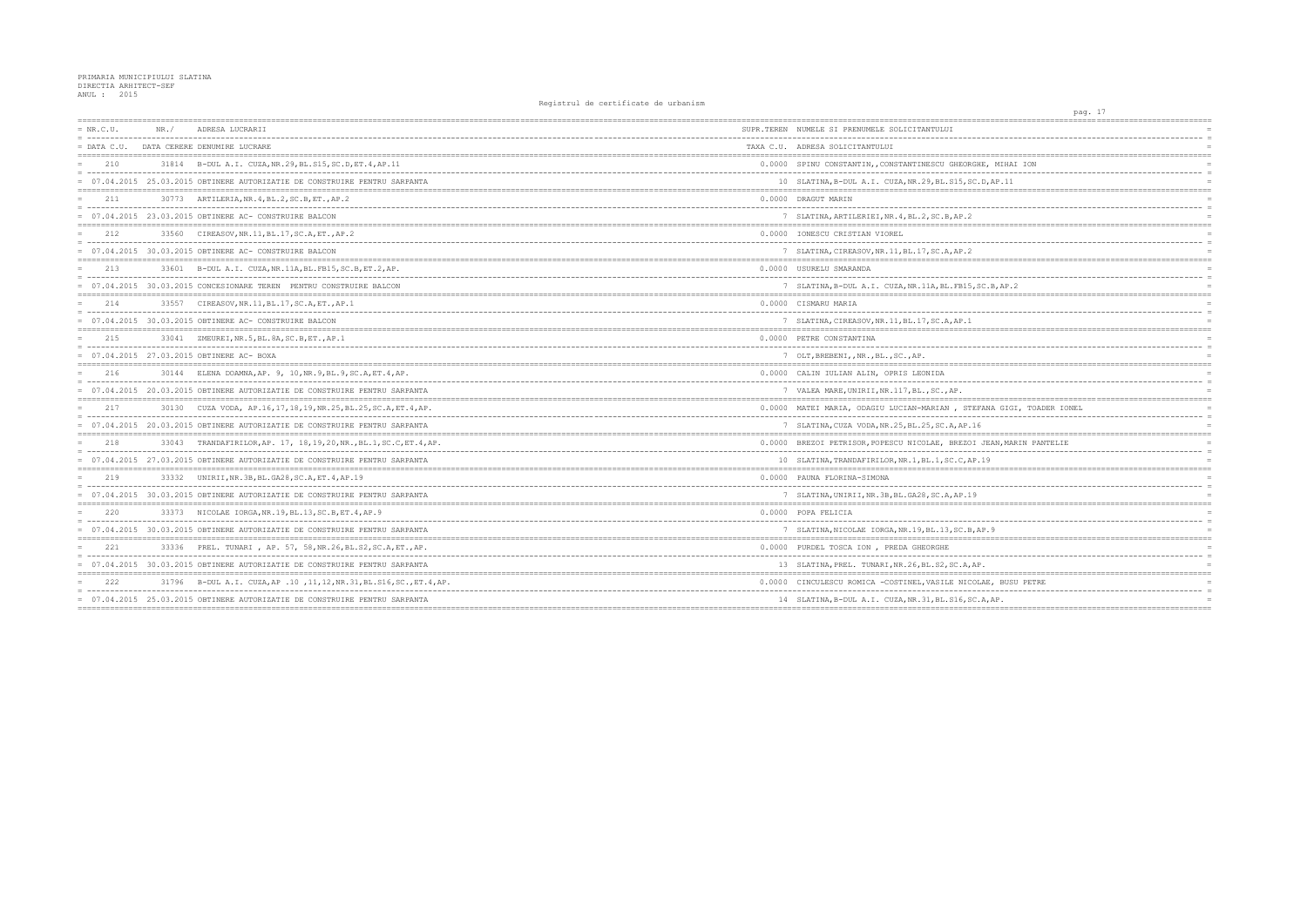| $= NR.C.U.$   | NR. / | ADRESA LUCRARII                                                                                | SUPR.TEREN NUMELE SI PRENUMELE SOLICITANTULUI        |
|---------------|-------|------------------------------------------------------------------------------------------------|------------------------------------------------------|
| $=$ DATA C.U. |       | = ------------------------------------<br>DATA CERERE DENUMIRE LUCRARE                         | TAXA C.U. ADRESA SOLICITANTULUI                      |
| 223           |       | 33307 PREL TUNARI, NR. 26, BL. S2, SC. A, ET., AP. 3                                           | 0.0000 OLTEANU FLOREA<br>------------------------    |
|               |       | = 07.04.2015 30.03.2015 CONCESIONARE TEREN PENTRU CONSTRUIRE BALCON                            | 7 SLATINA, PREL TUNARI, NR. 26, BL. S2, SC. A, AP. 3 |
| 2.2.4         | 32350 | CUZA VODA, NR.17, BL.17, SC.A, ET., AP.2                                                       | 0.0000 NEDELCU STELIAN                               |
|               |       | 07.04.2015 26.03.2015 CONCESIONARE TEREN PENTRU CONSTRUIRE BALCON                              | 7 SLATINA, CUZA VODA, NR. 26, BL. 25, SC. A, AP. 3   |
| 225           |       | 31309 OLTULUI, NR. 46, BL., SC., ET., AP.                                                      | 0.0000 GDF SUEZ ENERGY ROMANIA S.A PRIN SC INSTPI    |
|               |       | = 07.04.2015 24.03.2015 OBTINERE AC BRANSAMENT GAZE NATURALE.                                  | 7 DRAGASANI, TRAIAN, NR. 30, BL., SC., AP.           |
| 226           |       | 29836 VADULUI, NR. 9A, BL., SC., ET., AP.                                                      | 0.0000 GDF SUEZ PRIN SC INSTPRO SRL PENTRU DUMI'     |
|               |       | 07.04.2015 19.03.2015 OBTINERE AC BRANSAMENT GAZE NATURALE.                                    | 7 DRAGASANI, TRAIAN, NR. 30, BL., SC., AP.           |
| 227           |       | 31310 ALICE BOTEZ, NR.10, BL., SC., ET., AP.                                                   | 0.0000 GDF SUEZ PRIN SC INSTPRO SRL PENTRU BALL      |
|               |       | 07.04.2015 24.03.2015 OBTINERE AC BRANSAMENT GAZE NATURALE.                                    | 7 DRAGASANI, TRAIAN, NR. 30, BL., SC., AP.           |
| 228           |       | 33603 BU-L A.I.CUZA, NR.11A, BL.FB15, SC.A, ET., AP.1                                          | 0.0000 BALASOIU ANGELA                               |
|               |       | = 08.04.2015 30.03.2015 CONCESIONARE TEREN PENTRU CONSTRUIRE BALCON                            | 7 SLATINA, BU-L A.I.CUZA, NR.11A, BL.FB15, SC.A      |
| 229           |       | 32983 CONSTRUCTORULUI, NR. 3, BL., SC., ET., AP.                                               | 0.0000 SC COMTECH CO SRL REPREZ. GOANTA BARBULES     |
|               |       | = 08.04.2015 27.03.2015 OBTINERE AC CLADIRE LABORATOR SI SPATII PERSONAL.                      | 15 SLATINA, CONSTRUCTORULUI, NR. 3, BL., SC., AP.    |
| 230           |       | 32968 PITESTI, NR.110-112                                                                      | 0.0000 SC ROMMAR PRODIMPEX SRL REPREZENTANT ILIE     |
|               |       | 08.04.2015 27.03.2015 OBTINERE AUTORIZATIE DE CONSTRUIRE PENTRU HALAAMBALARE SI SPATII BIROURI | 34 SLATINA, ECATERINA TEODOROIU, NR., BL. 9, SC. D   |
| 2.31          |       | 27344 PLEVNEI, NR., BL.1AB, SC.A, ET.P, AP.1                                                   | 0.0000 COJOCARU CONSTANTIN SI COJOCARU ANA           |
|               |       | $= 08.04.2015$ 12.03.2015 OBTINERE AC- CONSTRUIRE BALCON                                       | 7 SLATINA, BANULUI, NR.30, BL., SC., AP.             |
| 232           |       | 34239 TEIULUI.NR.3.BL.3.SC.C.ET.P.AP.3                                                         | 0.0000 VLADA FLORICA SI TOLICA FLOREA                |
|               |       | = 08.04.2015 01.04.2015 CONCESIONARE TEREN PENTRU CONSTRUIRE BALCON                            | 7 SLATINA, TEIULUI, NR. 3, BL. 3, SC. C, AP. 3       |
| 233           |       | 32146 ELENA DOAMNA, NR. 7A, BL., SC., ET., AP.                                                 | 0.0000 DIMULESCU PETRE                               |
|               |       | = 08.04.2015 25.03.2015 CONSTRUIRE GARAJ, PIVNITA SI IMPREJMUIRE TEREN.                        | 16 SLATINA, ECATERINA TEODOROIU, NR. 8, BL. 8, SC.   |
| 234           |       | 32651 TUDOR VLADIMIRESCU, NR. 169A, BL., SC., ET., AP.                                         | 0.0000 SC RUPIAH SA                                  |
|               |       | = 08.04.2015 26.03.2015 OBTINERE AUTORIZATIE DE CONSTRUIRE PENTRU SERA                         | 0 SLATINA, TUDOR VLADIMIRESCU, NR. 169A, BL., SC     |
| 235           |       | 23343 CRISAN, NR. 31G, BL., SC., ET., AP.                                                      | 0.0000 SC DELTA ALUMINIU SRL REP. STROICA GHEORG     |
|               |       | = 08.04.2015 02.03.2015 OBTINERE AC DEVIERE RETEA GAZE NATURALE REDUSAPRESIUNE                 | 7 SLATINA, CRISAN, NR. 31G, BL., SC., AP.            |
|               |       |                                                                                                |                                                      |

| pag. 18                                                                          |  |
|----------------------------------------------------------------------------------|--|
| ========<br>======<br>$=$                                                        |  |
| $=$                                                                              |  |
| $=$                                                                              |  |
| -----------------------------<br>-------------------<br>$\equiv$                 |  |
| $=$                                                                              |  |
| $=$                                                                              |  |
|                                                                                  |  |
| $=$<br>$\equiv$                                                                  |  |
| $=$                                                                              |  |
| ----------------------------------<br>$=$                                        |  |
| RO SRL PT. POPESCU MARIA<br>$=$<br>$=$                                           |  |
| $=$                                                                              |  |
| =========                                                                        |  |
| TRASCU VASILE<br>$\equiv$                                                        |  |
| $--$<br>$=$<br>$=$                                                               |  |
|                                                                                  |  |
| INI GABRIELE                                                                     |  |
| $\equiv$                                                                         |  |
| $=$<br>$=$<br>======                                                             |  |
| $=$                                                                              |  |
|                                                                                  |  |
| , $AP$ .<br>$\equiv$<br>-------------------------------------<br>$=$ $=$ $=$ $=$ |  |
| CU CONSTANTIN<br>$=$                                                             |  |
| $=$                                                                              |  |
| $=$                                                                              |  |
| ========<br>MARIN<br>$=$                                                         |  |
| $---$<br>$=$                                                                     |  |
| AP.3<br>$=$                                                                      |  |
| $=$                                                                              |  |
| $\equiv$                                                                         |  |
| $\equiv$                                                                         |  |
| ==========                                                                       |  |
| $=$<br>$=$                                                                       |  |
| $=$                                                                              |  |
| .=========                                                                       |  |
| $=$                                                                              |  |
| .<br>$=$<br>3,AP.10<br>$=$                                                       |  |
|                                                                                  |  |
| $=$                                                                              |  |
| $=$<br>$=$                                                                       |  |
| $\cdot$ , AP.                                                                    |  |
| HΕ                                                                               |  |
|                                                                                  |  |
| $=$                                                                              |  |
|                                                                                  |  |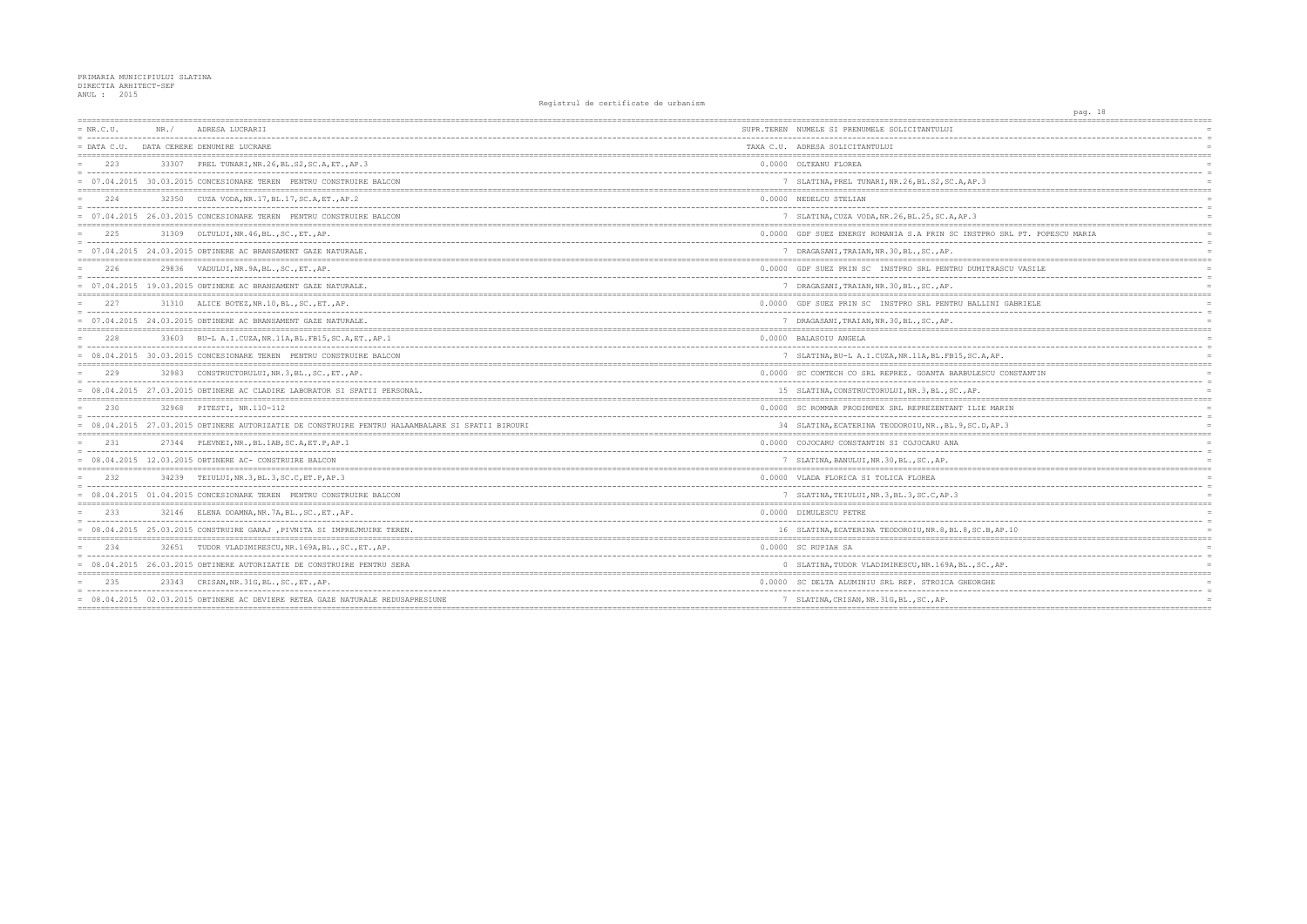| $= NR.C.U.$   | NR. / | ADRESA LUCRARII                                                                                                     | SUPR.TEREN NUMELE SI PRENUMELE SOLICITANTULUI         |
|---------------|-------|---------------------------------------------------------------------------------------------------------------------|-------------------------------------------------------|
| $=$ DATA C.U. |       | DATA CERERE DENUMIRE LUCRARE                                                                                        | TAXA C.U. ADRESA SOLICITANTULUI                       |
| 237           |       | 33835 ALEEA CAZARMII, NR., BL.1, SC.B, ET., AP.2                                                                    | 0.0000 STANCIU ADRIAN CRISTIAN                        |
|               |       | $= 08.04.2015$ 31.03.2015 OBTINERE AC- CONSTRUIRE BALCON                                                            | 7 SLATINA, ALEEA CAZARMII, NR., BL.1, SC.B, AP.2      |
| 238           |       | 32922 VICTORIEI, NR., BL.1, SC.A, ET., AP.1                                                                         | 0.0000 BOBEI CONSTANTINA                              |
|               |       | $= 08.04.2015 27.03.2015$ EXTINDERE SPATIOU COMERCIAL EXISTENT.                                                     | 7 SLATINA, UNIRII, NR. 2, BL. FA16, SC. C, AP. 16     |
| 239           |       | 28241 TUDOR VLADIMIRESCU, NR. 68, BL., SC., ET., AP.                                                                | 0.0000 NICU MIHAI SI NICU MITA                        |
|               |       | $= 08.04.2015$ 16.03.2015 CONSTRUIRE LOCUINTA PARTER.                                                               | 40 SLATINA, TEIULUI, NR. 2, BL. 2, SC. D, AP. 2       |
| 240           |       | 33618 B-DUL A.I CUZA, NR., BL. 4B, SC., ET. P, AP.                                                                  | 0.0000 SC REAL POKER SRL                              |
|               |       | = 08.04.2015 30.03.2015 OBTINERE A.C AMPLASARE PANOU PUBLICITAR                                                     | 7 TG. MURES, SEBESULUI, NR.17, BL., SC., AP.1         |
| 241           |       | 33616 CRISAN, NR. 12, BL., SC., ET. P, AP.                                                                          | 0.0000 S.C REAL POKER S.R.L                           |
|               |       | 08.04.2015 30.03.2015 OBTINERE A.C OBTINERE A.C AMPLASARE PANOUPUBLICITAR                                           | 7 TG. MURES, SEBESULUI, NR.17, BL., SC., AP.          |
| 2.42          |       | 30308 MANASTIRII, NR. 7, BL. 1C, SC., ET., AP.                                                                      | 0.0000 RADULESCU VICTORITA LELIANA                    |
|               |       | = 08.04.2015 20.03.2015 CONCESIONARE TEREN                                                                          | 7 POPESTI LEORDENI, AMURGULUI, NR. 730, BL. 1, SC     |
| 243           |       | 31610 ALEEA INDEPENDENTEI, NR. 1, BL., SC., ET., AP.                                                                | 0.0000 SC PANORAMIC BUSINESS CONCEPT SRL REP. DE      |
|               |       | = 08.04.2015 24.03.2015 AMPLASARE "TERASA PROVIZORIE"                                                               | 7 SLATINA, VICTORIEI, NR. 7, BL. 7, SC. A, AP. 2      |
| 244           |       | 33242 CAROL I, NR. 11B, BL., SC., ET., AP.                                                                          | 0.0000 LILEA MARIN                                    |
|               |       | 08.04.2015 30.03.2015 CONSTRUIRE LOCUINTA S+P+2 E SI IMPREJMUIRE                                                    | 17 SLATINA, TRANDAFIRILOR, NR. 3, BL. 3, SC. A, AP. 1 |
| 245           |       | 31647 B-DUL A.I CUZA, NR., BL.CAM3, SC., ET.P, AP.                                                                  | 0.0000 SC DRAGOSAV HOLDING SRL                        |
|               |       | = 08.04.2015 24.03.2015 OBTINERE A.C MODERNIZARE SPATIU COMERCIAL SIAMPLASARE FIRMA LUMINOASA                       | 10 SLATINA, LIBERTATII, NR. 9, BL. 9, SC. A, AP. 64   |
| 246           |       | 28554 CAZARMII, NR. 40, BL., SC., ET., AP.                                                                          | 0.0000 CENTRUL DE FORMARE SI PERFECTIONARE A POL      |
|               |       | = 08.04.2015 16.03.2015 OBTINERE AUTORIZATIE DE CONSTRUIRE PENTRUMODERNIZARE SPATII DE CAZARE LA CENTRUL DE FORMARE | 0 SLATINA, CAZARMII, NR. 40, BL., SC., AP.            |
| 247           |       | 29909 ECATERINA TEODOROIU, NR. 1A, BL., SC., ET., AP.                                                               | 0.0000 EPISCOPIA SLATINEI SI ROMANATILOR              |
|               |       | = 08.04.2015 19.03.2015 OBTINERE AUTORIZATIE DE CONSTRUIRE PENTRUREABILITARE ARHITECTRAL-AMBIENTALA A BISERICII CU  | 0 SLATINA, FRATII BUZESTI, NR. 15, BL., SC., AP.      |
| 248           |       | 30785 MALUL LIVEZI, NR. 19, BL., SC., ET., AP.                                                                      | 0.0000 NEDELCU NICOLAE MARIUS                         |
|               |       | = 08.04.2015 23.03.2015 OBTINERE AC LOCUINTA.                                                                       | 13 SLATINA, CRIZANTEMEI, NR. 2, BL. 2BIS, SC., AP.    |
| 249           |       | 22172 EC TEODOROIU, NR. 23, BL. 23, SC. B, ET., AP. 1                                                               | 0.0000 PIRINGA FLOREA                                 |
|               |       | = 08.04.2015 26.02.2015 CONCESIONARE TEREN PENTRU CONSTRUIRE BALCON                                                 | 7 SLATINA, EC TEODOROIU, NR. 23, BL. 23, SC. B, AP.   |
|               |       |                                                                                                                     |                                                       |

| pag. 19                                          |                            |
|--------------------------------------------------|----------------------------|
|                                                  |                            |
|                                                  | $\overline{a}$             |
|                                                  | $\equiv$                   |
| --------------------------------------           |                            |
|                                                  | $\equiv$                   |
|                                                  | $\overline{a}$             |
| $=$ $=$                                          |                            |
|                                                  |                            |
|                                                  | $\overline{a}$             |
|                                                  |                            |
|                                                  |                            |
|                                                  | $\overline{a}$             |
|                                                  | $\overline{a}$             |
|                                                  |                            |
|                                                  | $=$                        |
|                                                  | $\equiv$                   |
|                                                  | $\equiv$                   |
|                                                  |                            |
|                                                  |                            |
|                                                  | $\equiv$                   |
| ==========                                       |                            |
|                                                  |                            |
|                                                  | $\equiv$                   |
| $,$ $AP.1$                                       | $\equiv$                   |
| ;===================================             |                            |
| DOBRITA ALIN MIHAI                               |                            |
|                                                  | $\overline{a}$<br>$\equiv$ |
|                                                  | $=$                        |
|                                                  |                            |
|                                                  |                            |
| 1                                                |                            |
| =======<br>;=========================            |                            |
|                                                  | $\equiv$                   |
|                                                  | $\overline{a}$             |
|                                                  | $\equiv$<br>$=$ $=$ $=$    |
| ITISTILOR "NICOLAE GOLESCU", REPREZENTANT TOMA = |                            |
|                                                  | $\equiv$                   |
|                                                  |                            |
|                                                  |                            |
|                                                  |                            |
|                                                  |                            |
|                                                  |                            |
|                                                  |                            |
|                                                  | $\overline{a}$             |
|                                                  | $\equiv$                   |
| -----------------------------                    |                            |
|                                                  |                            |
| $\mathbf{1}$                                     | $\equiv$<br>$\equiv$       |
| =====                                            |                            |
|                                                  |                            |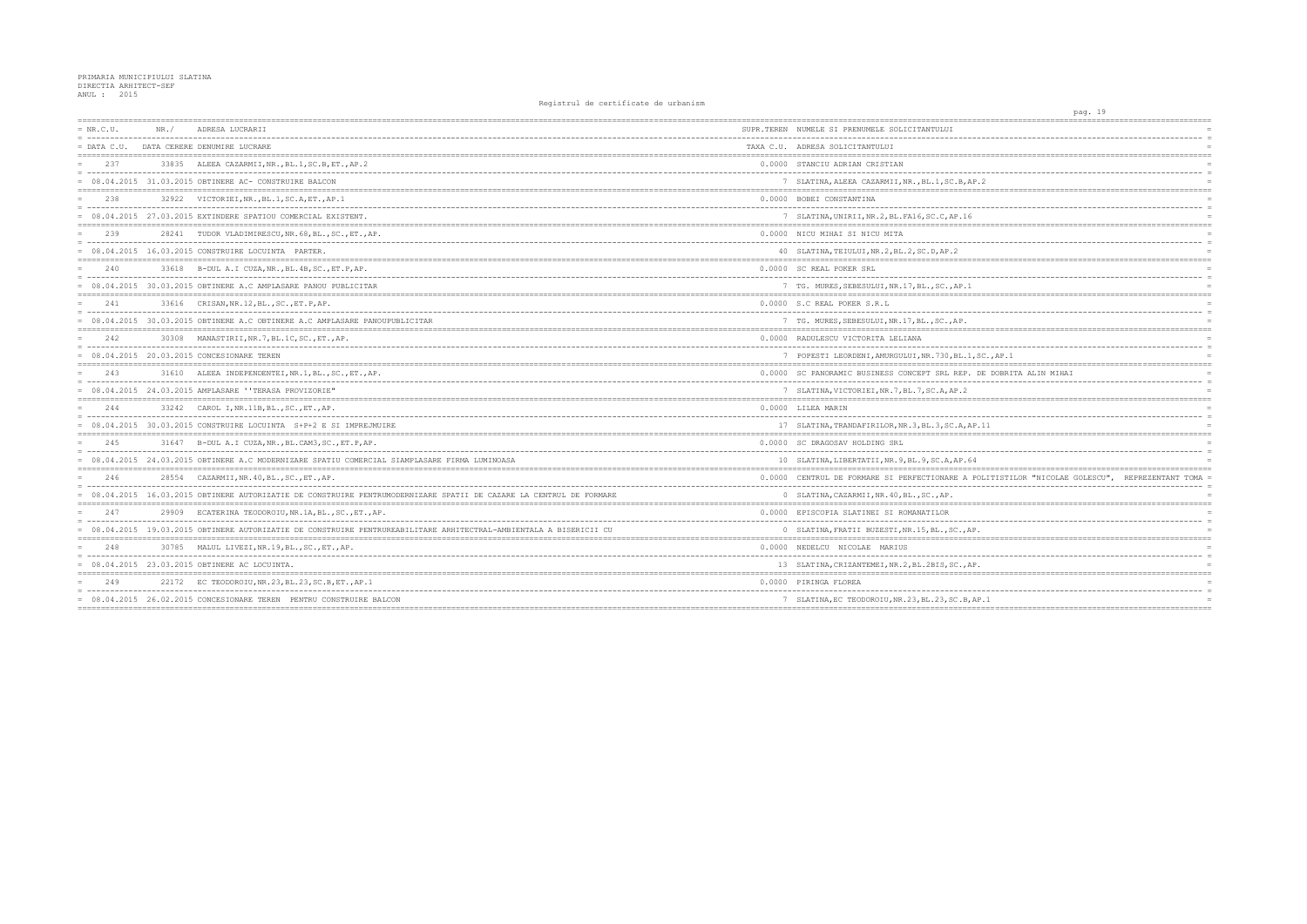| $= NR.C.U.$   | NR. / | ADRESA LUCRARII                                                                           | SUPR.TEREN NUMELE SI PRENUMELE SOLICITANTULUI       |
|---------------|-------|-------------------------------------------------------------------------------------------|-----------------------------------------------------|
| $=$ DATA C.U. |       | DATA CERERE DENUMIRE LUCRARE                                                              | TAXA C.U. ADRESA SOLICITANTULUI                     |
| 2.50          |       | 21891 ALEEA TINERETULUI.NR.4.BL.FB24B.SC.C.ETAP.                                          | 0.0000 RADUT MARIN                                  |
|               |       | 08.04.2015 25.02.2015 CONCESIONARE TEREN PENTRU CONSTRUIRE BALCON                         | 7 SLATINA, ALEEA TINERETULUI, NR. 4, BL. FB24B, S   |
| 251           |       | 27750 B-DUL AICUZA - INERS.STR. PRIMAVERII                                                | 0.0000 SC GEORA TOTAL LOGISTICA SRL PRIN PADURE'    |
|               |       | = 08.04.2015 12.03.2015 AMPLASARE TONETA ( CHIOSC ) PENTRU COMERCIALIZAREFLORI.           | 7 SLATINA, CRIZANTEMEI, NR.1, BL.1ABC, SC.A, AP.    |
| 2.52          |       | 21083 ALEEA TIPOGRAFULUI, NR. 6, BL. FA26, SC. C, ET., AP. 2                              | 0.0000 KOVACS MARIA                                 |
|               |       | = 08.04.2015 24.02.2015 CONCESIONARE TEREN PENTRU CONSTRUIRE BALCON                       | 7 SLATINA, PREL TUNARI, NR.A, BL.S28, SC., AP.8     |
| 2.53          |       | 32626 IZVORULUI                                                                           | 0.0000 CONSTANTIN MARIAN                            |
|               |       | = 08.04.2015 26.03.2015 ALIPIRE TEREN                                                     | 6 SLATINA, IZVORULUI, NR. 7B, BL., SC., AP.         |
| 2.54          |       | 33490 MILCOVULUI, NR.51, BL., SC., ET., AP.                                               | 0.0000 CEZ DISTRIBUTIE PRIN SC RECTIF IMPEX PENTI   |
|               |       | 08.04.2015 30.03.2015 ALIMENTARE CU ENERGIE ELECTRICA                                     | 7 CRAIOVA, BRESTEI, NR.2, BL., SC., AP.             |
| 2.5.5         | 30808 | FANTANILOR, NR. 42D, BL., SC., ET., AP.                                                   | 0.0000 CEZ DISTRIBUTIE PRIN SC ANDCOR SRL PENTRU    |
|               |       | = 08.04.2015 23.03.2015 ALIMENTARE CU ENERGIE ELECTRICA.                                  | 7 SLATINA, DOROBANTI, NR.3, BL.3, SC.A, AP.14       |
| 256           | 30804 | MESTESUGARILOR, NR. 45, BL., SC., ET., AP.                                                | 0.0000 CEZ DISTRIBUTIE PRIN SC ANDCOR SRL PENTRU    |
|               |       | = 08.04.2015 23.03.2015 OBTINERE AC ALIMENTARE CU ENERGIE ELECTRICA.                      | 7 SLATINA, DOROBANTI, NR. 3, BL. 3, SC. A, AP. 14   |
| 257           |       | 30806 FANTANILOR, NR. 2, BL., SC., ET., AP.                                               | 0.0000 CEZ DISTRIBUTIE PRIN SC ANDCOR SRL PENTRU    |
|               |       | = 08.04.2015 23.03.2015 OBTINERE AC ALIMENTARE CU ENERGIE ELECTRICA.                      | 7 SLATINA, DOROBANTI, NR.3, BL.3, SC.A, AP.14       |
| 2.58          |       | 34212 DRAGANESTI, NR. 35, BL., SC., ET., AP.                                              | 0.0000 SC PIRELLI TYRES ROMANIA SRL REPREZ. PLOP    |
|               |       | = 08.04.2015 01.04.2015 OBTINERE AC AMENAJARE ATELIER VULCANIZARE INDEPOZIT 411 - STEP II | 15 SLATINA, DRAGANESTI, NR. 35, BL., SC., AP.       |
| 259           |       | 20679 OITUZ, NR., BL.19A, SC.A, ET., AP.1                                                 | 0.0000 BRABETE ANDREI CATALIN                       |
|               |       | = 09.04.2015 23.02.2015 CONCESIONARE TEREN PENTRU CONSTRUIRE BALCON                       | 7 SLATINA, GLADIOLEI, NR. 4, BL. 6BIS, SC. B, AP. 8 |
| 260           |       | 33048 CRIZANTEMEI, NR. 3, BL. 3C, SC. A, ET., AP. 2                                       | 0.0000 SPATARU MITICA                               |
|               |       | = 09.04.2015 27.03.2015 CONCESIONARE TEREN PENTRU CONSTRUIRE BALCON                       | 7 SLATINA, CRIZANTEMEI, NR. 3, BL. 3C, SC. A, AP. 2 |
| 2.61          |       | 33042 NICOLAE IORGA, NR. 9, BL. 5, SC. B, ET., AP. 3                                      | 0.0000 ZAHARIA DORU GRATIEL                         |
|               |       | = 09.04.2015 27.03.2015 CONCESIONARE TEREN PENTRU CONSTRUIRE BALCON                       | 7 SLATINA, NICOLAE IORGA, NR. 9, BL. 5, SC. B, AP.  |
| 2.62          |       | 27422 CUZA VODA, NR. 26, BL. 25, SC. C, ET. P, AP. 3                                      | 0.0000 DIACONU FLORINA LOREDANA                     |
|               |       | = 08.04.2015 12.03.2015 CONCESIONARE TEREN PENTRU CONSTRUIRE BALCON                       | 7 SLATINA, CUZA VODA, NR. 26, BL. 25, SC. C, AP. 3  |
|               |       |                                                                                           |                                                     |

| pag. 20                                               |
|-------------------------------------------------------|
| .==========<br>------<br>$=$                          |
| $\equiv$                                              |
|                                                       |
| ========<br>$=$                                       |
| $=$                                                   |
| C.C, AP.<br>$=$                                       |
| $= - -$<br>------------------------<br>$=$ $=$<br>$=$ |
| TU MIHAELA IULIA<br>$=$                               |
| L 9<br>$=$                                            |
|                                                       |
| $\equiv$                                              |
| $=$                                                   |
| ========                                              |
| $=$<br>$\equiv$                                       |
| $=$                                                   |
| ========                                              |
| RU MOATERU MIHAITA<br>$=$<br>$=$                      |
| $=$                                                   |
|                                                       |
| MITRACHE DOINA<br>$\equiv$                            |
| $\equiv$<br>$=$                                       |
|                                                       |
| FUDULU FLORINEL<br>$=$                                |
| $=$<br>$=$                                            |
| ==========<br>$=$<br>$=$ $=$ $=$ $=$                  |
| BURUIANA ALEXANDRA LUMINITA<br>$=$                    |
| --------<br>$\equiv$<br>$=$                           |
| ========                                              |
| ADRIAN<br>$=$                                         |
| $=$<br>$=$                                            |
|                                                       |
| $=$                                                   |
| $\equiv$                                              |
| $=$<br>--------                                       |
| $=$                                                   |
| $\equiv$                                              |
| $=$<br>========                                       |
| $\equiv$                                              |
| $\overline{\phantom{a}}$<br>$=$                       |
| $\overline{\mathbf{3}}$<br>$=$                        |
| $=$                                                   |
|                                                       |
| $=$                                                   |
|                                                       |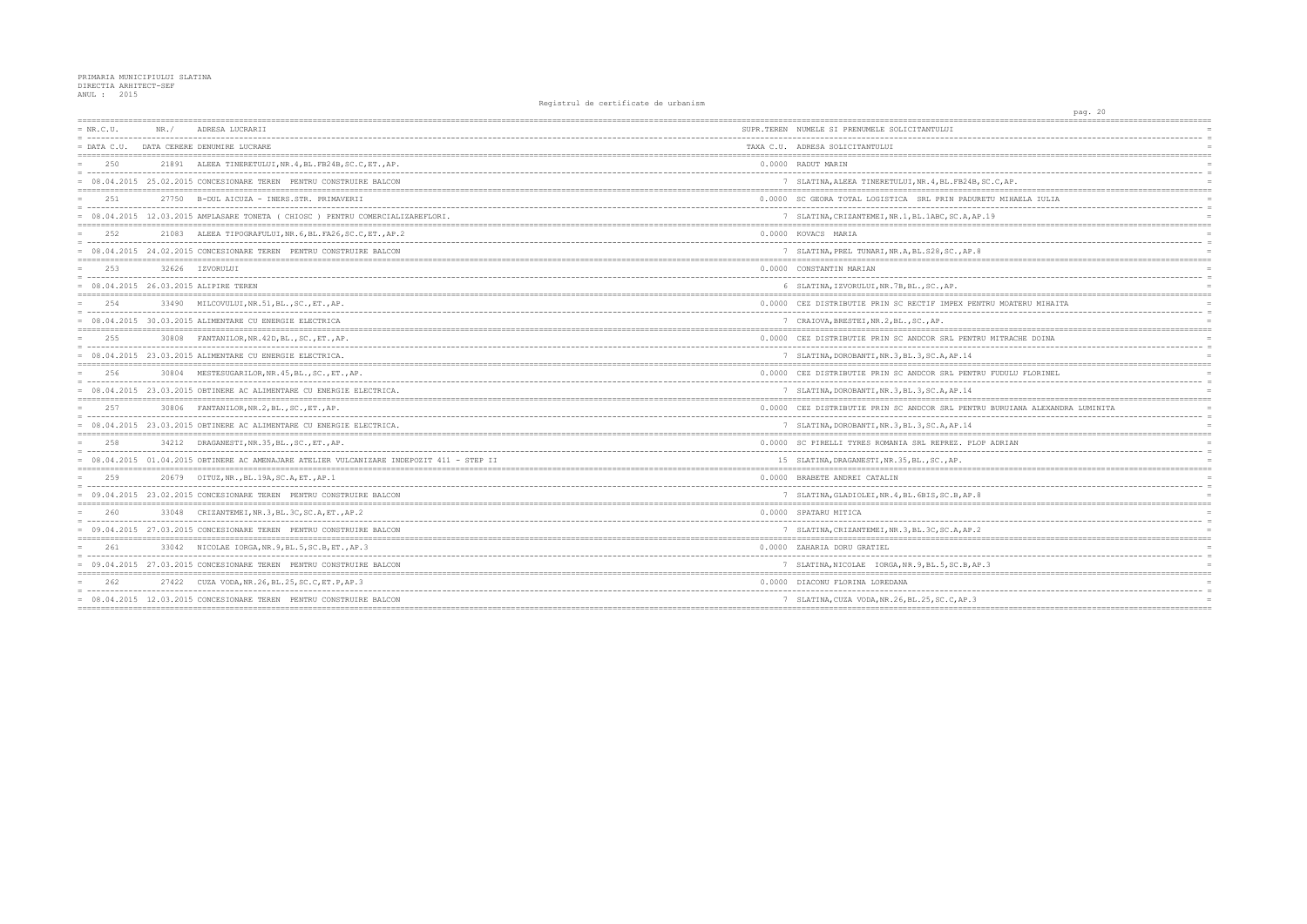| $= NR.C.U.$   | NR. / | ADRESA LUCRARII                                                                                                | SUPR.TEREN NUMELE SI PRENUMELE SOLICITANTULUI        |
|---------------|-------|----------------------------------------------------------------------------------------------------------------|------------------------------------------------------|
| $=$ DATA C.U. |       | ------------------------<br>DATA CERERE DENUMIRE LUCRARE                                                       | TAXA C.U. ADRESA SOLICITANTULUI                      |
| 263           |       | 21671 ALEEA TIPOGRAFULUI.NR. 6.BL. FA26.SC.A.ET.P.AP.2                                                         | 0.0000 NEAGOE DUMITRU                                |
|               |       | = 09.04.2015 25.02.2015 CONCESIONARE TEREN PENTRU CONSTRUIRE BALCON                                            | 7 SLATINA, LEEA TIPOGRAFULUI, NR. 6, BL. FA26, SC    |
| 264           | 20680 | DOROBANTI, NR. 27, BL. 27, SC. A, ET. P, AP. 2                                                                 | 0.0000 STEGARU CIPRIAN                               |
|               |       | 09.04.2015 23.02.2015 CONCESIONARE TEREN PENTRU CONSTRUIRE BALCON                                              | 7 SLATINA, DOROBANTI, NR. 27, BL. 27, SC. A, AP. 2   |
| 265           | 25622 | B-DUL A.I. CUZA-CASA DE MODA<br>----------------------------------                                             | 0.0000 SC ANDROMEDA SRL REPREZ. PRIN CONESCHI VI     |
|               |       | $= 15.04.2015 09.03.2015$ AMPLASARE ''TERASA PROVIZORIE"                                                       | 8 SLATINA, BASARABILOR, NR. 8, BL. 8, SC. A, AP. 9   |
| 266           |       | 35032 CONSTRUCTORULUI, NR.5A, BL., SC., ET., AP.                                                               | 0.0000 SC ROMMAR PRODIMPEX SRL PRIN ILIE MARIN       |
|               |       | = 15.04.2015 02.04.2015 DEZLIPIRE TEREN                                                                        | 59 SLATINA, ECATERINA TEODOROIU, NR. 9, BL. 9, SC.   |
| 267           |       | 32534 MUNICIPIUL SLATINA                                                                                       | 0.0000 CEZ DISTRIBUTIE SA PRIN SC ELECTRIC TOTAL     |
|               |       | 15.04.2015 26.03.2015 OBTINERE AUTORIZATIE DE CONSTRUIRE PENTRUEXTINDERE RETELE ELECTRICE DE JOASA TENSIUNE PE | 0 SLATINA, OITUZ, NR. 14, BL., SC., AP.              |
| 268           |       | 31916 AGRICULTORULUI, NR. 38A, BL., SC., ET., AP.                                                              | 0.0000 FLOANDER MINA TUDORINA                        |
|               |       | = 15.04.2015 25.03.2015 CONSTRUIRE LOCUINTA SI IMPREJMUIRE TEREN.                                              | 13 SLATINA, RECEA, NR. 60, BL., SC., AP.             |
| 269           | 32812 | PITESTI, NR.123, BL., SC., ET., AP.                                                                            | 0.0000 MATEI DUMITRU SI MATEI VIRGINIA               |
|               |       | $= 15.04.2015 27.03.2015$ OBTINERE AC LOCUINTA SI GARAJ                                                        | 13 SLATINA, PACII, NR., BL.7, SC.A, AP. 4            |
| 270           |       | 32877 GRIGORE ALEXANDRESCU, NR. 35A, BL., SC., ET., AP.                                                        | 0.0000 LIA EUGEN SI LIA STELUTA                      |
|               |       | $= 15.04.2015 27.03.2015$ OBTINERE A.C CONSTRUIRE LOCUINTA P+M                                                 | 15 SLATINA, ALEEA CIRESULUI, NR. 2, BL. C6, SC. A, A |
| 271           |       | 33815 GAROFITEI, NR., BL. 4AB, SC. B, ET., AP. 1                                                               | 0.0000 NEAMTU CONSTANTIN LUCIAN SI NEAMTU MIHAEL     |
|               |       | = 15.04.2015 31.03.2015 OBTINERE AC BALCON PE VERTICALA CELOR DE LAETAJELE SUPERIOARE                          | 7 SLATINA, GAROFITEI, NR., BL. 4AB, SC. B, AP. 1     |
| 2.72          |       | 33458 ACAD. PETRE S AURELIAN, NR.13, BL., SC., ET., AP.                                                        | 0.0000 SC IRVEN COM SRL PRIN ANUTA ION               |
|               |       | 17.04.2015 30.03.2015 CONSTRUIRE HALA DEPOZITARE CEREALE SI IMPREJMUIRE                                        | 43 SLATINA, ALEEA FLORILOR, NR. 2, BL. H, SC. A, AP. |
| 273           |       | 36392 POENII, NR. 28, BL., SC., ET., AP.                                                                       | 0.0000 GDF SUEZ ENERGY PRIN DIVERSINST SRL PENTF     |
|               |       | $= 17.04.2015 07.04.2015 $ OBTINERE AC BRANSAMENT GAZE NATURALE.                                               | 7 CRAIOVA, VASLUI, NR. 3, BL., SC., AP.              |
| 274           | 36453 | GRIGORE ALEXANDRESCU, NR.2B, BL., SC., ET., AP.                                                                | 0.0000 GDF SUEZ ENERGY PRIN DIVERSINST SRL PENTR     |
|               |       | = 17.04.2015 07.04.2015 OBTINERE AC BRANSAMENT GAZE NATURALE.                                                  | 7 CRAIOVA, VASLUI, NR. 3, BL., SC., AP.              |
| 275           |       | 30131 STRANDULUI, NR. 8, BL., SC., ET., AP.                                                                    | 0.0000 CEZ DISTRIBUTIE PRIN ELECTRIC TOTAL PENTR     |
|               |       | = 17.04.2015 20.03.2015 OBTINERE AC BRANSAMENT ELECTRIC GARAJ.                                                 | 7 SLATINA, OITUZ, NR. 14, BL., SC., AP.              |
|               |       |                                                                                                                |                                                      |

|                                                     | pag. 21 |                      |                 |
|-----------------------------------------------------|---------|----------------------|-----------------|
| ================                                    |         | .=================== |                 |
|                                                     |         |                      | $\equiv$        |
|                                                     |         |                      | $=$             |
|                                                     |         | __________           |                 |
|                                                     |         |                      |                 |
|                                                     |         |                      |                 |
| C.A, AP.2<br>------------------------------------   |         | :========            |                 |
|                                                     |         |                      |                 |
|                                                     |         |                      | $\equiv$        |
|                                                     |         |                      | $=$             |
|                                                     |         |                      |                 |
| ICTOR                                               |         |                      | $=$<br>$\equiv$ |
|                                                     |         |                      |                 |
|                                                     |         |                      |                 |
|                                                     |         |                      | $=$             |
|                                                     |         |                      | $\equiv$        |
| .D, AP.3                                            |         |                      | $=$             |
|                                                     |         | $=$                  |                 |
| L SRL                                               |         |                      | $\equiv$        |
|                                                     |         |                      |                 |
|                                                     |         |                      |                 |
|                                                     |         |                      |                 |
|                                                     |         |                      | $\equiv$        |
|                                                     |         |                      |                 |
|                                                     |         |                      |                 |
|                                                     |         |                      | $\equiv$        |
|                                                     |         |                      | $=$             |
|                                                     |         | $=$                  |                 |
|                                                     |         |                      |                 |
|                                                     |         |                      | $\equiv$        |
| AP.23                                               |         |                      |                 |
| LA ANDREEA                                          |         |                      |                 |
|                                                     |         |                      | $\equiv$        |
|                                                     |         |                      |                 |
|                                                     |         |                      |                 |
|                                                     |         |                      |                 |
|                                                     |         |                      |                 |
| $\cdot$ 1<br>-------------------------------------- |         | ========             |                 |
| RU COMANESCU ION                                    |         |                      |                 |
|                                                     |         |                      | $\equiv$        |
|                                                     |         |                      | $=$             |
| --------------------------------------              |         |                      |                 |
| RU MIHUT LUCIAN                                     |         |                      |                 |
|                                                     |         |                      | $=$<br>$=$      |
| $=$<br>;================================            |         |                      |                 |
| RU NEGREANU TATIANA CORINA                          |         |                      |                 |
|                                                     |         |                      |                 |
|                                                     |         |                      | $=$             |
| ===========                                         |         |                      |                 |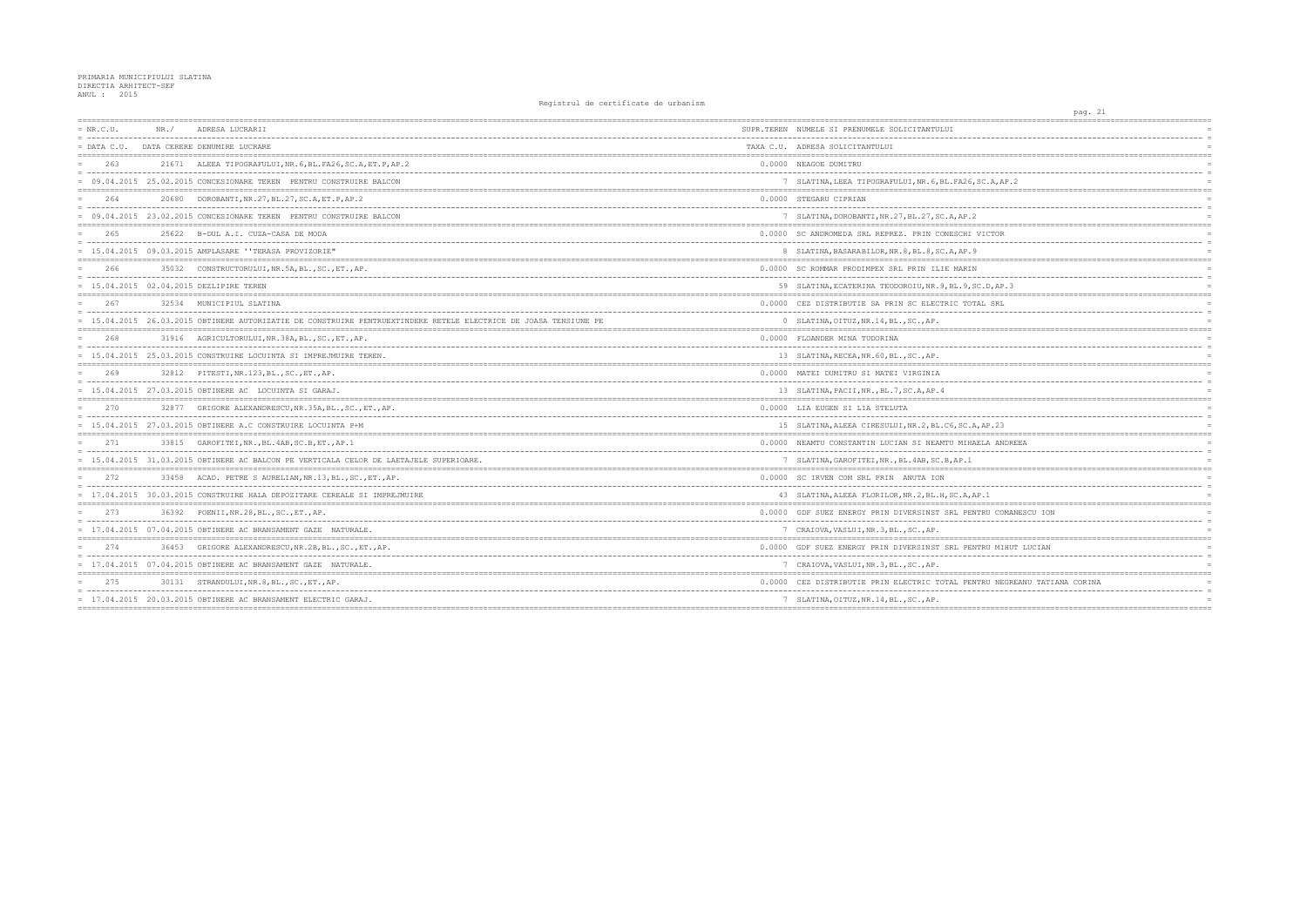## PRIMARIA MUNICIPIULUI SLATINA<br>DIRECTIA ARHITECT-SEF<br>ANUL : 2015

| $= NR.C.U.$   | NR. / | ADRESA LUCRARII                                                                                                | SUPR.TEREN NUMELE SI PRENUMELE SOLICITANTULUI        |
|---------------|-------|----------------------------------------------------------------------------------------------------------------|------------------------------------------------------|
| $=$ DATA C.U. |       | DATA CERERE DENUMIRE LUCRARE                                                                                   | TAXA C.U. ADRESA SOLICITANTULUI                      |
| 276           |       | 30134 BASARABILOR, NR. 69, BL., SC., ET., AP.                                                                  | 0.0000 CEZ DISTRIBUTIE PRIN ELECTRIC TOTAL PENTR     |
|               |       | = 17.04.2015 20.03.2015 OBTINERE AC BRANSAMENT ELECTRIC TRIFAZAT.                                              | 7 SLATINA, OITUZ, NR. 14, BL., SC., AP.              |
| 277           |       | 28564 CRISAN                                                                                                   | 0.0000 SC CEZ DISTRIBUTIE SA PRIN SC ELECTRIC TO     |
|               |       | 17.04.2015 16.03.2015 OBTINERE AC ALIMENTARE CU ENERGIE ELECTRICA HALASC DELTA ALUMINIU SRL - PUNCT CONEXIUNE. | 7 SLATINA, OITUZ, NR. 14, BL., SC., AP.              |
| 278           |       | 34043 MILCOVULUI, NR. 37A, BL., SC., ET., AP.                                                                  | 0.0000 GDF SUEZ ENERGY PRIN INSTPRO SRL PENTRU C     |
|               |       | = 17.04.2015 31.03.2015 OBTINERE AC BRANSAMENT GAZE NATURALE.                                                  | 7 DRAGASANI, TRAIAN, NR. 30, BL., SC., AP.           |
| 279           | 34047 | CRISAN, NR. 23B, BL. CAMIN, SC. 2, ET., AP.                                                                    | 0.0000 GDF SUEZ ENERGY PRIN INSTPRO SRL PENTRU V     |
|               |       | = 17.04.2015 31.03.2015 EXTINDERE RETEA PE DN 90MM SI BRANSAMENT GAZE.                                         | 7 DRAGASANI, TRAIAN, NR. 30, BL., SC., AP.           |
| 280           |       | 35034 ULMULUI, NR.21, BL., SC., ET., AP.                                                                       | 0.0000 IRIMIA FLOAREA                                |
|               |       | 17.04.2015 02.04.2015 OBTINERE AD- LOCUINTA + PATUL                                                            | 13 BUCURESTI, SOS BERCENI, NR.18, BL.4, SC., AP.1    |
| 281           |       | 33297 BASARABILOR, NR. 97C, BL., SC., ET., AP.                                                                 | 0.0000 COSTEA MIRCEA CRISTIAN                        |
|               |       | = 17.04.2015 30.03.2015 OBTINERE AC LOCUINTA PARTER SI IMPREJMUIRE.                                            | 10 SLATINA, N. TITULESCU, NR. 45, BL. 45, SC. A, AP. |
| 282           | 35536 | PITESTI, NR.116, BL., SC., ET., AP.                                                                            | 0.0000 SC ALRO SA REPREZ, DR. ING. DOBRA GHEOR       |
|               |       | $= 17.04.2015$ 03.04.2015 OBTINERE AC CENTRALA TERMICA - PAVILION ALRO                                         | 7 SLATINA, PITESTI, NR. 116, BL., SC., AP.           |
| 283           |       | 34143 CRISAN, NR. 37, BL., SC., ET., AP.                                                                       | 0.0000 CEZ DISTRIBUTIE PRIN SC ENERGOREP PENTRU      |
|               |       | $= 17.04.2015$ 31.03.2015 OBTINERE AC MONTARE FIRIDA CONTORIZARE EL                                            | 7 CRAIOVA, BRESTEI, NR.310, BL., SC., AP.            |
| 284           | 28567 | CRISAN, NR. 31G, BL., SC., ET., AP.                                                                            | 0.0000 SC ELECTRIC TOTAL SRL PENTRU SC DELTA A       |
|               |       | 17.04.2015 16.03.2015 OBTINERE AC ALIMENTARE CU ENERGIE ELECTRICA PTCZDELTA ALUMINIU.                          | 7 SLATINA, OITUZ, NR. 14, BL., SC., AP.              |
| 285           |       | 34144 CRISAN, NR. 37, BL., SC., ET., AP.                                                                       | 0.0000 SC ENERGOREP SRL PENTRU SC VILCEA MG SRL      |
|               |       | = 17.04.2015 31.03.2015 OBTINERE AC ALIMENTARE CU ENERGIE ELECTRICA SPATIUCOMERCIAL.                           | 7 SLATINA, BRESTEI, NR. 310, BL., SC., AP.           |
| 286           |       | 101571 PRIMAVERII, NR. 6A, BL., SC., ET., AP.                                                                  | 0.0000 SC APIARIA COM SRL REPREZENTANT PRIANI PII    |
|               |       | = 20.04.2015 20.10.2014 CONCESIONARE TEREN                                                                     | 8 BUCURESTI, SOSEAUA PANDURI, NR. 37, BL. P1, SC.    |
| 287           |       | 120820 A. I CUZA, NR., BL.V2, SC., ET. P, AP.                                                                  | 0.0000 SC D.P.M . SRL PRIN NEGRUT ROMEO              |
|               |       | = 20.04.2015 12.12.2014 CONCESIONARE TEREN                                                                     | 7 SLATINA, A.I.CUZA, NR., BL.V2, SC.A, AP.15         |
| 288           |       | 23947 ALEEA MUNCII, NR. 2, BL., SC., ET., AP.                                                                  | 0.0000 SC BRISE AGRICULTURA SA                       |
|               |       | $= 20.04.2015 03.03.2015$ OBTINERE AC INLOCUIRE INVELITOARE.                                                   | 8 SLATINA, CRISAN, NR. 4, BL., SC., AP.SP.2          |
|               |       |                                                                                                                |                                                      |

| pag. 22                                       |                |
|-----------------------------------------------|----------------|
| --------------------------------              |                |
| -----------------------------                 | $\equiv$       |
|                                               |                |
| J RADU ALIN ROMEO ANGEL                       |                |
|                                               | $\equiv$       |
|                                               |                |
|                                               |                |
| OTAL SRL                                      | $\equiv$       |
|                                               |                |
|                                               |                |
| ALITESCU CONSTANTIN                           | $\equiv$       |
|                                               |                |
|                                               |                |
| ALEANU IONUT MARIAN                           | $=$            |
|                                               | $\equiv$       |
|                                               | $=$            |
|                                               |                |
| -----------------------------<br>.            | $\equiv$       |
| 3                                             |                |
|                                               |                |
|                                               | $\equiv$       |
| 27                                            |                |
| GHE                                           |                |
|                                               | $\equiv$       |
|                                               | $=$            |
|                                               |                |
| SC VILCEA MG SRL                              | $\equiv$       |
|                                               |                |
|                                               |                |
| UMINIU SRL                                    |                |
|                                               | $\equiv$       |
|                                               |                |
|                                               |                |
| -------------------------------<br>$---$      | $\equiv$       |
|                                               |                |
| ERO                                           |                |
|                                               | $\equiv$       |
| 4, AP. 9                                      |                |
|                                               |                |
|                                               | $\overline{a}$ |
|                                               | $=$            |
| =========<br>-------------------------------- |                |
| ________________________                      |                |
|                                               | $=$            |
| ===========                                   |                |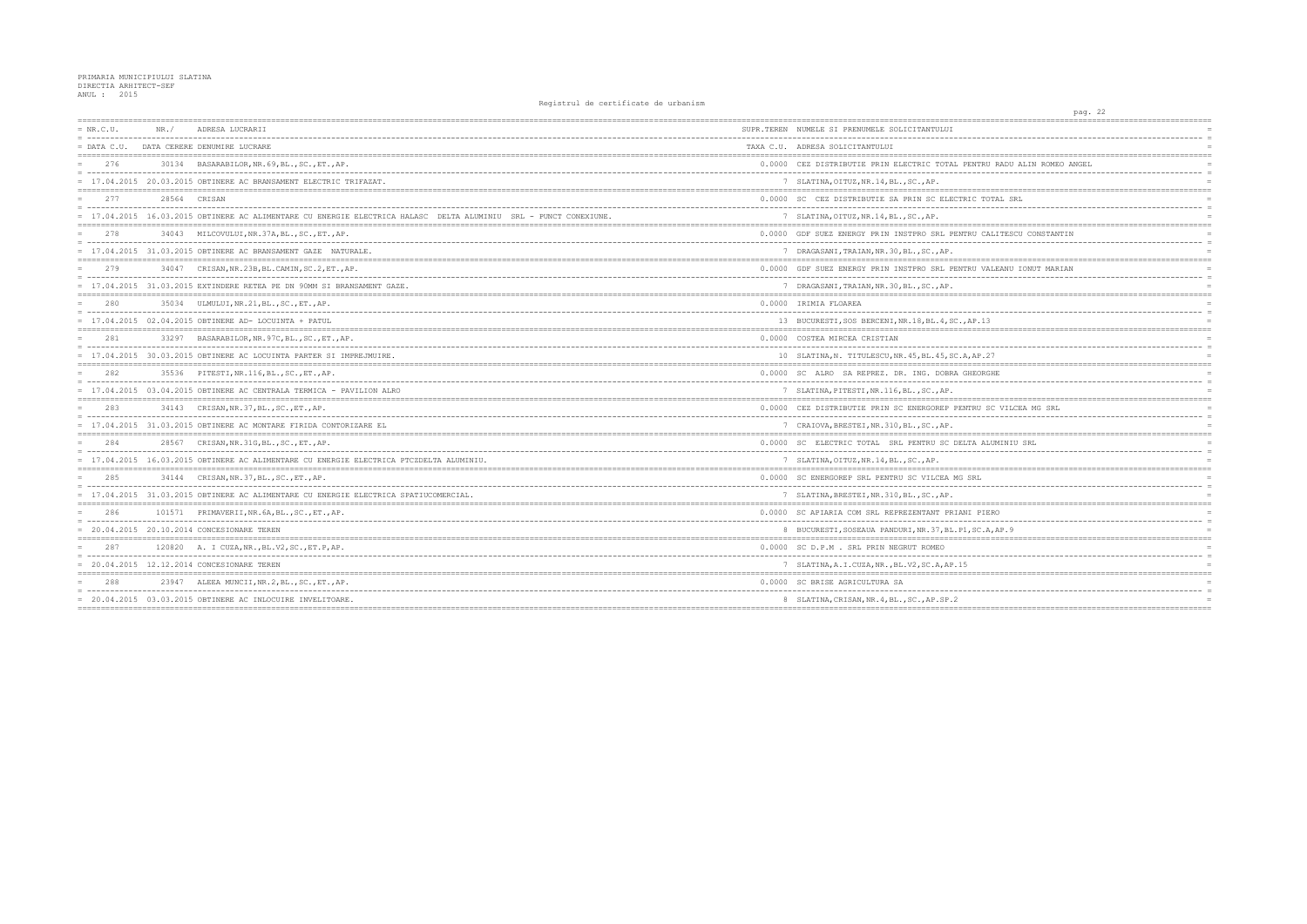| $= NR.C.U.$   | NR. / | ADRESA LUCRARII                                                                                 | SUPR.TEREN NUMELE SI PRENUMELE SOLICITANTULUI        |
|---------------|-------|-------------------------------------------------------------------------------------------------|------------------------------------------------------|
| $=$ DATA C.U. |       | DATA CERERE DENUMIRE LUCRARE                                                                    | TAXA C.U. ADRESA SOLICITANTULUI                      |
| 289           |       | 16532 PREL. TUNARI, NR. 28, BL. S1, SC. A, ET. P, AP. 1                                         | 0.0000 CONSTANTINESCU SORIN FLAVIUS                  |
|               |       | = 20.04.2015 12.02.2015 CONCESIONARE TEREN                                                      | 7 SLATINA, PREL. TUNARI, NR. 5, BL. FB26, SC. A, AP  |
| 291           | 36712 | ACADEMICIAN P.S. AURELIAN, NR. 21, BL., SC., ET., AP.                                           | 0.0000 MIRCESCU VASILE                               |
|               |       | $= 21.04.2015$ 07.04.2015 OBTINERE AC-LOCUINTA SI GARAJ                                         | 17 SLATINA, DRAGANESTI, NR. 6, BL. 6AB, SC. A, AP. 3 |
| 292           |       | 32804 1 DECEMBRIE 1918 (FOST HORIA NR. 8)                                                       | 0.0000 PRIOTEASA ILARIE SI PRIOTEASA VICTORIA        |
|               |       | 21.04.2015 27.03.2015 OBTINERE AUTORIZATIE DE CONSTRUIRE PENTRU LOCUINTAS+P+M SI IMPREJMUIRE    | 15 SLATINA, BASARABILOR, NR. 45B, BL. 11E, SC. E, AP |
| 293           |       | 35900 BASARABILOR, NR.56, BL., SC., ET., AP.                                                    | 0.0000 TUTA MIHAI SI GOLEA ADELINA                   |
|               |       | = 21.04.2015 06.04.2015 OBTINERE A.C CONSTRUIRE LOCUINTA P+M SIIMPREJMUIRE                      | 13 SLATINA, ALEEA ROZELOR, NR. 17, BL. 2B, SC. B, AP |
| 294           |       | 36351 MILCOVULUI, NR. 35D, BL., SC., ET., AP.                                                   | 0.0000 FULGA MARIAN                                  |
|               |       | = 21.04.2015 07.04.2015 OBTINERE AC- GARAJ                                                      | 13 SLATINA, ACADEMICIAN P.S. AURELIAN, NR. 33, B.    |
| 295           |       | 36321 DRAGANESTI, NR. 9, BL., SC., ET., AP.                                                     | 0.0000 CONSILIUL JUDETEAN OLT PRIN PRESEDINTE S'     |
|               |       | = 21.04.2015 07.04.2015 DESFIINTARE MAGAZIE.                                                    | 0 SLATINA, B-DUL A.I. CUZA, NR.14, BL., SC., AP.     |
| 296           |       | 30775 CUZA VODA, NR. 25, BL. 25, SC. A, ET., AP. 3                                              | 0.0000 DUMITRU MARIN                                 |
|               |       | = 21.04.2015 23.03.2015 CONCESIONARE TEREN PENTRU CONSTRUIRE BALCON                             | 7 SLATINA, CUZA VODA, NR. 25, BL. 25, SC. A, AP. 3   |
| 297           |       | 35538 PITESTI, NR.116, BL., SC., ET., AP.                                                       | 0.0000 SC ALRO SA REPREZ, DR.ING. DOBRA GHEORGI      |
|               |       | 21.04.2015 03.04.2015 OBTINERE AD CLADIRI INDUSTRIALE - CONFORM ANEXA.                          | 55 SLATINA, PITESTI, NR. 116, BL., SC., AP.          |
| 298           |       | 36119 CIREASOV, NR. 71, BL., SC., ET., AP.                                                      | 0.0000 SC PADRINO SRL REPREZENTANT ZAVELCA MIRCE.    |
|               |       | = 21.04.2015 06.04.2015 OBTINERE AUTORIZATIE DE CONSTRUIRE PENTRUBRANSAMENT APA PENTRU INCENDIU | 7 SLATINA, VEDERII, NR. 4A, BL., SC., AP.            |
| 299           |       | 38417 NICOLAE IORGA, NR.15, BL.8, SC.A, ET., AP.2                                               | 0.0000 SCARLAT CRISTINA MARIA                        |
|               |       | = 21.04.2015 15.04.2015 CONCESIONARE TEREN PENTRU CONSTRUIRE BALCON                             | 7 SLATINA, NICOLAE IORGA, NR.15, BL.8, SC.A, AP.     |
| 300           |       | 30183 PLEVNEI, NR. 11, BL. 11, SC., ET., AP. 1                                                  | 0.0000 SCARISOREANU NICOLAE                          |
|               |       | 21.04.2015 20.03.2015 CONCESIONARE TEREN PENTRU CONSTRUIRE BALCON                               | 7 SLATINA, PLEVNEI, NR. 11, BL. 11, SC. A, AP. 1     |
| 301           |       | 20370 VAILOR, NR. 13, BL. 13, SC. A, ET., AP. 2                                                 | 0.0000 TEODORESCU DORU                               |
|               |       | = 21.04.2015 23.02.2015 CONCESIONARE TEREN PENTRU CONSTRUIRE BALCON                             | 7 SLATINA, VAILOR, NR. 13, BL. 13, SC. A, AP. 2      |
| 302           | 34002 | BUL-A.I.CUZA, NR.29, BL.S15, SC.D, ET.1, AP.                                                    | 0.0000 TACOB FLORTAN                                 |
|               |       | = 21.04.2015 31.03.2015 OBTINERE AUTORIZATIE DE CONSTRUIRE PENTRUAMENAJARE INCHIDERE TERASA     | 7 SLATINA, BUL-A.I.CUZA, NR.29, BL.S15, SC.D.A.      |
|               |       |                                                                                                 |                                                      |

| pag. 23<br>----------------                           |                |
|-------------------------------------------------------|----------------|
| ;==================                                   |                |
|                                                       | $\equiv$       |
|                                                       |                |
|                                                       |                |
|                                                       |                |
| .7                                                    | $\overline{a}$ |
| ============<br>-------------------------             |                |
|                                                       |                |
|                                                       | $\overline{a}$ |
|                                                       |                |
|                                                       |                |
|                                                       |                |
| . 8                                                   |                |
| ------                                                |                |
|                                                       | $=$            |
|                                                       | $\overline{a}$ |
| .10<br>========<br>---------------------------------- |                |
|                                                       |                |
| .<br>----                                             | $=$            |
| $L$ ., SC., AP.                                       |                |
|                                                       |                |
| TANESCU PAUL                                          |                |
|                                                       | $\overline{a}$ |
|                                                       |                |
|                                                       |                |
|                                                       | $\overline{a}$ |
|                                                       | $\equiv$       |
| ===<br>$=$ $=$ $=$ $=$                                |                |
| HΕ                                                    | $\overline{a}$ |
|                                                       |                |
| ======<br>;===========================<br>$=$         |                |
| Á                                                     |                |
|                                                       | $\overline{a}$ |
|                                                       |                |
|                                                       |                |
|                                                       | $\overline{a}$ |
| $\overline{c}$                                        |                |
|                                                       |                |
|                                                       |                |
|                                                       | $=$            |
|                                                       |                |
|                                                       |                |
|                                                       | $\overline{a}$ |
|                                                       | $=$            |
|                                                       |                |
|                                                       |                |
|                                                       | $\equiv$       |
| Ρ.<br>=======                                         | $=$            |
|                                                       |                |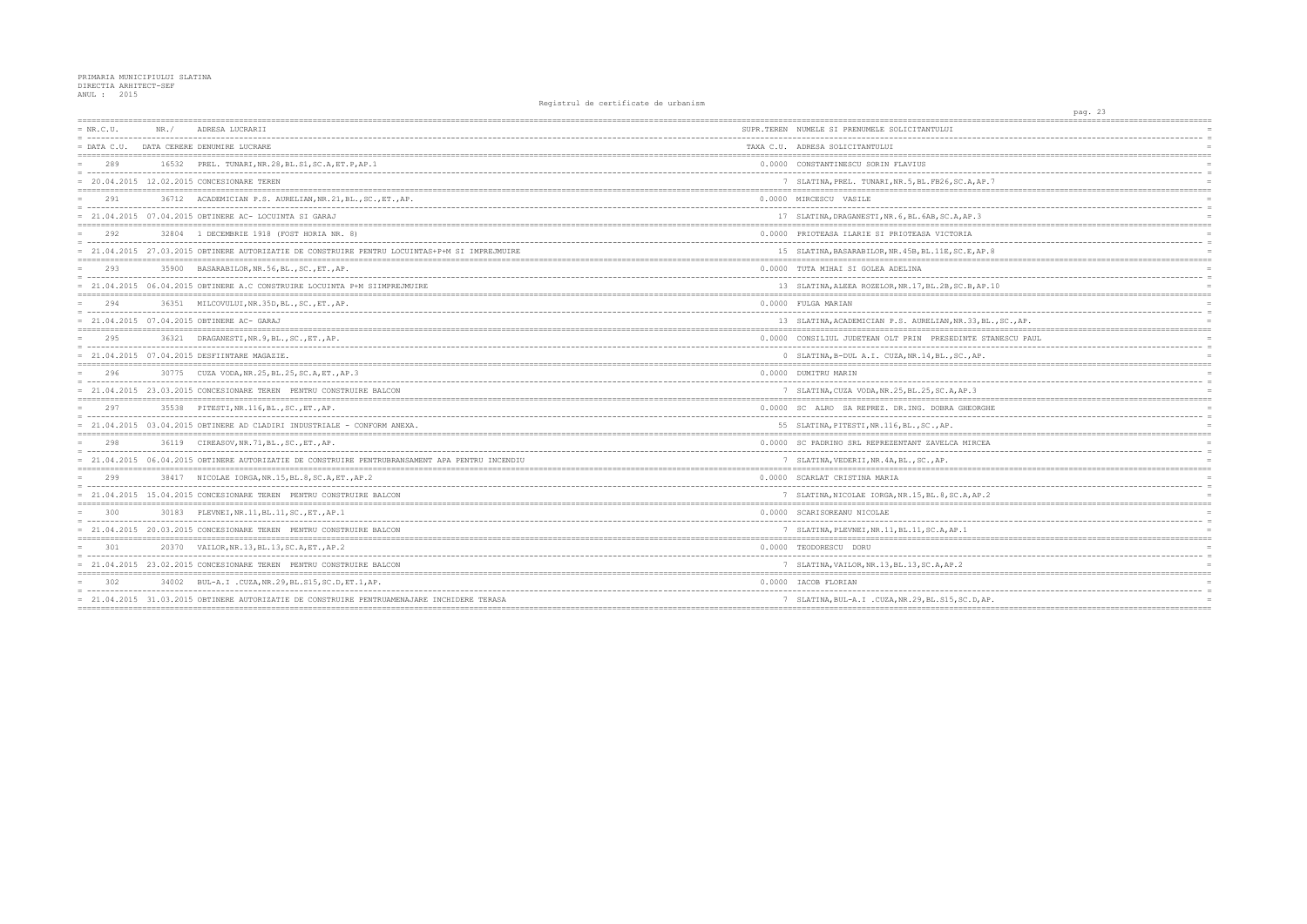| $= NR.C.U.$   | NR. / | ADRESA LUCRARII                                                                                                  | SUPR.TEREN NUMELE SI PRENUMELE SOLICITANTULUI        |
|---------------|-------|------------------------------------------------------------------------------------------------------------------|------------------------------------------------------|
| $=$ DATA C.U. |       | DATA CERERE DENUMIRE LUCRARE                                                                                     | TAXA C.U. ADRESA SOLICITANTULUI                      |
| 303           |       | 37818 MALUL LIVEZI, NR. 40, BL., SC., ET., AP.                                                                   | 0.0000 GDF SUEZ ENERGY ROMANIA S.A PRIN SC INSTP     |
|               |       | = 21.04.2015 09.04.2015 OBTINERE A.C BRANSAMENT GAZE NATURALE                                                    | 7 DRAGASANI, TRAIAN, NR.30, BL., SC., AP.            |
| 304<br>$=$    | 30384 | PRIMAVERII, NR. 4, BL. FA5, SC., ET., AP.                                                                        | 0.0000 FLOREA CLAUDIU                                |
|               |       | = 22.04.2015 23.03.2015 EXTINDERE SI AMENAJARE SPATIU COMERCIAL.                                                 | 7 SLATINA, A.I.CUZA, NR. 28, BL. CAM4, SC. C, AP. 47 |
| 305           |       | 35591 SALCAMULUI, NR. 19, BL., SC., ET., AP.                                                                     | 0.0000 EREMIA DUMITRU                                |
|               |       | 22.04.2015 03.04.2015 OBTINERE A.C CONSTRUIRE GARAJ SI IMPREJMUIRE TEREN                                         | 22 SLATINA, SALCAMULUI, NR. 19, BL., SC., AP.        |
| 306           |       | 38271 B-DUL A. I. CUZA, NR. 3, BL. UNION, SC. A, ET. 5, AP. 19                                                   | 0.0000 SIMA ANTONEL SI SIMA MARIA-SORINA             |
|               |       | 23.04.2015 14.04.2015 OBTINERE AUTORIZATIE DE CONSTRUIRE PENTRUMODERNIZARE APARTAMENT                            | 7 SLATINA, ECATERINA TEODOROIU, NR. 13, BL. 13, S    |
| 307           | 36074 | GRIGORE ALEXANDRESCU.NR.40.BLSCETAP.                                                                             | 0.0000 BOSTINARU MARIN                               |
|               |       | $= 27.04.2015 06.04.2015$ OBTINERE AC -LOCUINTA P+M                                                              | 18 SLATINA, GRIGORE ALEXANDRESCU, NR. 40, BL., SC    |
| 308           |       | 35841 VAILOR, NR. 8, BL. 8, SC. B, ET. P, AP. 2                                                                  | 0.0000 TANASIE CONSTANTIN                            |
|               |       | 27.04.2015 06.04.2015 CONCESIONARE TEREN PENTRU CONSTRUIRE BALCON                                                | 7 SLATINA, VAILOR, NR. 8, BL. 8, SC. B, AP. 2        |
| 309           |       | 41071 MANASTIRII, NR.23, BL., SC., ET., AP.                                                                      | 0.0000 NICOLAINA CIPRIAN IONUT                       |
|               |       | 27.04.2015 22.04.2015 DESFIINTARE CONSTRUCTII                                                                    | 10 BUCURESTI, POPA NAN, NR. 22 BIS, BL., SC., AP.    |
| 310           |       | 36117 A.I.CUZA, NR. 34, BL. V29, SC. A, ET. P, AP.                                                               | 0.0000 SC AMICII JOHN & DON FAST SRL                 |
|               |       | = 27.04.2015 06.04.2015 AMENAJARE RESTAURANT IN SPATIU EXISTENT, MONTATPANOU CU NUMELE FIRMEI , FINISAJE FATADA. | 7 SLATINA, CRIZANTEMEI, NR. 8, BL. 8AB, SC. B, AP. 6 |
| 311           |       | 35666 CANAL SOPOT.NR.15.BLSCETAP.                                                                                | 0.0000 POPESCU JENICA                                |
|               |       | = 27.04.2015 03.04.2015 OBTINERE AC EXTINDERE SI MANSARDARE LOCUINTAEXISTENTA                                    | 18 SLATINA, CANAL SOPOT, NR.15, BL., SC., AP.        |
| 312           | 38550 | DEALUL VIILOR, NR. 70B, BL., SC., ET., AP.                                                                       | 0.0000 GDF SUEZ ENERGY ROMANIA SA PRIN SC INSTPR     |
|               |       | = 27.04.2015 15.04.2015 OBTINERE AC BRANSAMENT GAZE                                                              | 7 DRAGASANI, TRAIAN, NR. 30, BL., SC., AP.           |
| 313           |       | 38264 CONSTRUCTORULUI, NR. 3, BL., SC., ET., AP.                                                                 | 0.0000 CEZ DISTRIBUTIE PRIN SC GAB CLARISA SRL PI    |
|               |       | 27.04.2015 14.04.2015 OBTINERE AC INSTALATIE DE RACORDARE LA RETEAUAELECTRICA.                                   | 7 CARACAL, ANTONIUS CARACALLA, NR. 63, BL., SC.,     |
| 314           |       | 38962 BLD. A.I. CUZA INT. CU EC. TEODOROIU                                                                       | 0.0000 S.C. WHITE POINT S.R.L. REPREZ. DAICI BO      |
|               |       | = 27.04.2015 16.04.2015 OBTINERE AC-AMPLASARE MESH PUBLICITAR                                                    | 8 CRAIOVA, HENRI COANDA, NR. 41, BL., SC., AP.       |
| 315           | 40024 | MILCOV, NR.12A, BL., SC., ET., AP.                                                                               | 0.0000 SC PRYSMIAN SA REPREZ.IONICA COSTINEL         |
|               |       | = 27.04.2015 20.04.2015 OBTINERE AC UNITATE DE PRODUCTIE FIBRA OPTICA, ANEXE SI IMPREJMUIRE.                     | 0 SLATINA, DRAGANESTI, NR. 28, BL., SC., AP.         |

|                             | pag. 24 |                                    |                      |
|-----------------------------|---------|------------------------------------|----------------------|
|                             |         |                                    |                      |
|                             |         |                                    | $\equiv$             |
|                             |         |                                    | $=$                  |
|                             |         |                                    |                      |
| RO SRL PT MIHALCEA LUCICA   |         |                                    |                      |
|                             |         |                                    | $\equiv$             |
|                             |         |                                    |                      |
|                             |         |                                    |                      |
|                             |         |                                    | $\overline{a}$       |
|                             |         |                                    | $=$                  |
|                             |         |                                    |                      |
|                             |         |                                    |                      |
|                             |         |                                    | $\equiv$             |
|                             |         |                                    |                      |
|                             |         |                                    |                      |
|                             |         |                                    | $\equiv$             |
| C.A, AP.16                  |         |                                    | $=$                  |
|                             |         |                                    | $=$                  |
|                             |         |                                    |                      |
| ., AP.                      |         |                                    | $\equiv$<br>$=$      |
| ==========                  |         | ---------------------------------- | $=$                  |
|                             |         |                                    |                      |
|                             |         |                                    | $\equiv$             |
|                             |         |                                    |                      |
|                             |         |                                    |                      |
|                             |         |                                    |                      |
|                             |         |                                    | $\equiv$<br>$\equiv$ |
|                             |         |                                    |                      |
|                             |         |                                    |                      |
|                             |         |                                    | $\equiv$             |
|                             |         |                                    |                      |
|                             |         |                                    |                      |
|                             |         |                                    | $\equiv$             |
|                             |         |                                    | $=$                  |
|                             |         |                                    | $=$                  |
| SRL PT MANEA COSTEL<br>C    |         |                                    |                      |
|                             |         |                                    | $\equiv$             |
|                             |         |                                    |                      |
|                             |         |                                    |                      |
| ENTRU SC AGROVIL SRL<br>$-$ |         |                                    | $\equiv$             |
| AΡ.                         |         |                                    |                      |
|                             |         | =======                            | $=$                  |
| <b>GDAN</b>                 |         |                                    |                      |
|                             |         |                                    | $\equiv$             |
|                             |         |                                    | $=$                  |
|                             |         |                                    | $=$                  |
|                             |         |                                    | $\equiv$             |
|                             |         |                                    |                      |
|                             |         |                                    |                      |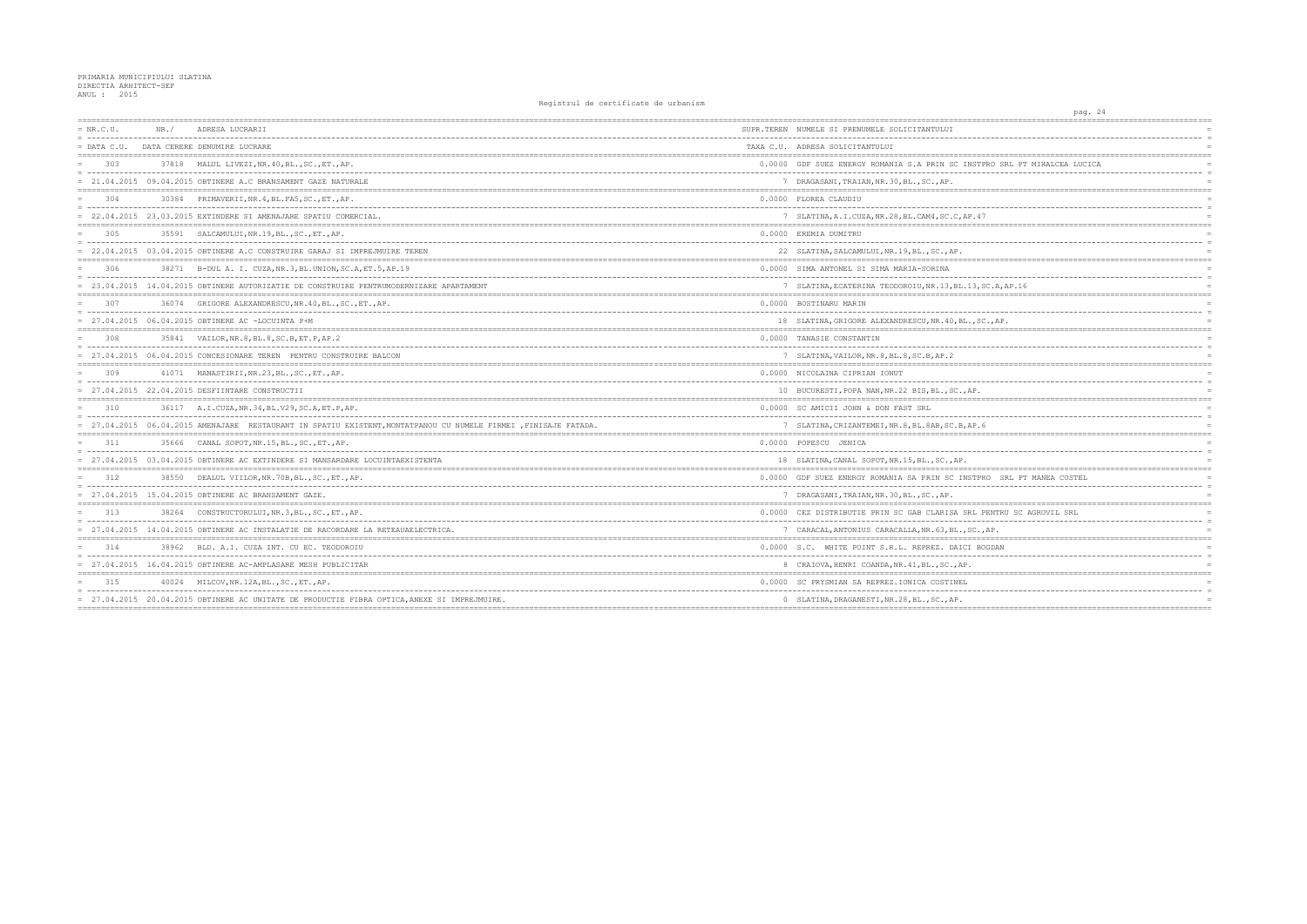| $= NR.C.U.$   | NR. / | ADRESA LUCRARII                                                                                                      | SUPR.TEREN NUMELE SI PRENUMELE SOLICITANTULUI      |
|---------------|-------|----------------------------------------------------------------------------------------------------------------------|----------------------------------------------------|
| $=$ DATA C.U. |       | DATA CERERE DENUMIRE LUCRARE                                                                                         | TAXA C.U. ADRESA SOLICITANTULUI                    |
| 316           |       | 40512 B-DUL A. I. CUZA, NR. 28, BL. CAM4, SC., ET., AP.                                                              | 0.0000 S.C. 2 TIMPI S.R.L. REPREZ. PRIN GORNOVICI  |
|               |       | 27.04.2015 21.04.2015 OBTINERE AC - AMENAJARE TERASA - PROVIZORIE                                                    | 7 SLATINA, LIPSCANI, NR. 36, BL., SC., AP.         |
| 317           |       | 40851 VAILOR, NR. 22D, BL., SC., ET., AP.                                                                            | 0.0000 S.C. ROBIANDRU COS S.R.L. REPREZ. PRIN FI   |
|               |       | $= 27.04.2015 21.04.2015$ OBTINERE AC-AMPLASARE TERASA SEZONIERA                                                     | 7 SLATINA, EUGEN IONESCU, NR.12, BL.C4ABC, SC.A    |
| 318           |       | 35816 A.I CUZA, NR. 1A, BL., SC., ET., AP.                                                                           | 0.0000 S.C. AVM ANK 2009 S.R.L                     |
|               |       | $= 27.04.2015$ 06.04.2015 OBTINERE AC-AMENAJARE TERASA SEZONIERA                                                     | 7 SLATINA, A.I. CUZA, NR. 1A, BL., SC., AP.        |
| 319           |       | 38262 ALEEA MACULUI, NR., BL. FA22, SC. D, ET., AP.                                                                  | 0.0000 SC GAB CLARISA SRL PENTRU SC CATENA REPRE   |
|               |       | 27.04.2015 14.04.2015 OBTINERE AC INSTALATIE DE RACORDARE LA RETEAUAELECTRICA                                        | 7 CARACAL, ANTONIUS CARACALLA, NR. 63, BL., SC.,   |
| 320           |       | 36968 CRISAN, NR. 6, BL., SC., ET., AP.                                                                              | 0.0000 S.C. EUGEN JUNIOR S.R.L REP. MARIN EUGEN    |
|               |       | 27.04.2015 08.04.2015 OBTINERE AC- AMENAJARE TERASA SEZONIERA                                                        | 7 SLATINA, PRIMAVERII, NR., BL. FA 4, SC. D, AP. 7 |
| 321           |       | 40614 B-DUL A.I. CUZA, NR., BL.D8-1P, SC., ET., AP.                                                                  | 0.0000 S.C. ALISON S.R.L.                          |
|               |       | = 27.04.2015 21.04.2015 OBTINERE AC- AMENAJARE TERASA SEZONIERA                                                      | 7 SLATINA, SALCAMULUI, NR. 20E, BL., SC., AP.      |
| 322           | 39560 | ALEEA CAZARMII, NR. 4, BL. 3, SC. A, ET. 3, AP. 7, 8                                                                 | 0.0000 STEFAN IONUT DAN, SFETCU GHEORGHE           |
|               |       | = 27.04.2015 17.04.2015 OBTINERE AUTORIZATIE DE CONSTRUIRE PENTRU SARPANTA                                           | 7 OLT, PLESOIU, NICOLAE IORGA, NR. 2, BL., SC., AP |
| 323           |       | 40223 CRISAN, NR. 9-11, BL., SC., ET., AP.                                                                           | 0.0000 SPITALUL JUDETEAN DE URGENTA SLATINA        |
|               |       | 27.04.2015 20.04.2015 OBTINERE AUTORIZATIE DE CONSTRUIREPENTRUREABILITARE SI RELOCARE SPATII MEDICALE DIN            | 0 SLATINA, CRISAN, NR. 9-11, BL., SC., AP.         |
| 324           |       | 41446 LIPSCANI, NR. 42 BIS, BL., SC., ET., AP.                                                                       | 0.0000 PRIMARIA MUNICIPIULUI SLATINA REPREZENTAN   |
|               |       | = 28.04.2015 23.04.2015 OBTINERE AUTORIZATIE DE ORGANIZARE A EXECUTIEILUCRARILOR PENTRU RESTAURAREA, CONSOLIDAREA SI | 0 SLATINA, MIHAIL KOGALNICEANU, NR. 1, BL., SC.,   |
| 325           |       | 40191 DRAGANESTI, NR. FN, BL., SC., ET., AP.                                                                         | 0.0000 DIRECTIA ADMINISTRAREA STRAZILOR SI ILUMII  |
|               |       | = 28.04.2015 20.04.2015 OBTINERE AUTORIZATIE DE CONSTRUIRE PENTRUSUPRALARGIRE STRADA DRAGANESTI                      | 0 SLATINA, CRISAN, NR. 33, BL., SC., AP.           |
| 326           |       | 40607 ISLAZULUI, NR.2A, BL., SC., ET., AP.                                                                           | 0.0000 GDF SUEZ ENERGY ROMANIA S.A PRIN SC INSTP   |
|               |       | $= 28.04.2015 21.04.2015$ OBTINERE A.C BRANSAMENT GAZE NATURALE                                                      | 7 DRAGASANI, TRAIAN, NR.30, BL., SC., AP.          |
|               |       | 42918 B-DUL A. I. CUZA, NR. FN, BL., SC., ET., AP.                                                                   | 0.0000 PRIMARIA MUNICIPIULUI SLATINA DIRECTIA ADI  |
|               |       | 28.04.2015 28.04.2015 OBTINERE AUTORIZATIE DE CONSTRUIRE PENTRUREABILITARE TROITA                                    | 0 SLATINA, MIHAIL KOGALNICEANU, NR. 1, BL., SC.,   |
| 328           |       | 32228 B-DUL A.I CUZA, NR. 11, BL. CAM3, SC. E, ET. P, AP.                                                            | 0.0000 SC GERMANOS TELEKOM ROMANIA S.A REP. DE I   |
|               |       | = 28.04.2015 26.03.2015 OBTINERE A.C AMPLASARE SIGNALISTICA EXTERIOARA                                               | 7 BUCURESTI, ANTENA, NR. 7A, BL., SC., AP.         |
|               |       |                                                                                                                      |                                                    |

| pag. 25                                         |          |
|-------------------------------------------------|----------|
|                                                 |          |
| ------------------------                        |          |
|                                                 |          |
|                                                 |          |
| EANU ADRIAN                                     |          |
| --------------                                  | $\equiv$ |
|                                                 |          |
| LIP CONSTANTIN                                  |          |
| $\frac{1}{2}$                                   | $\equiv$ |
| , AP.7                                          | $=$      |
|                                                 |          |
|                                                 |          |
|                                                 |          |
|                                                 |          |
|                                                 | $=$      |
| Z. CIMPOERU MIHAI GABRIEL<br>---------          | $\equiv$ |
| AP.                                             | $=$      |
|                                                 |          |
| IU NICUSOR                                      |          |
| -----------------------------                   | $=$      |
|                                                 |          |
|                                                 |          |
|                                                 |          |
|                                                 |          |
|                                                 |          |
|                                                 |          |
|                                                 | $\equiv$ |
|                                                 | $=$      |
|                                                 |          |
|                                                 | $=$      |
|                                                 |          |
|                                                 |          |
|                                                 |          |
| T CONSTANTIN CRISTIAN CISMARU<br>$---$          | $\equiv$ |
| AP.                                             |          |
|                                                 |          |
| NAT PUBLI REPREZENTANT DASCALU CLAUDIU          | $=$      |
|                                                 | $\equiv$ |
|                                                 |          |
|                                                 |          |
| RO SRL PT COJOCARU VIOREL LAURENTIU<br>-------- | $\equiv$ |
|                                                 |          |
|                                                 |          |
| MINISTRAREA DOMENIULUI PUBLIC SI PRIVAT         |          |
| $- -$                                           | $\equiv$ |
| AP.                                             |          |
| $=$                                             |          |
| OAN SERBAN PATRULIUS                            |          |
|                                                 |          |
|                                                 |          |
|                                                 |          |